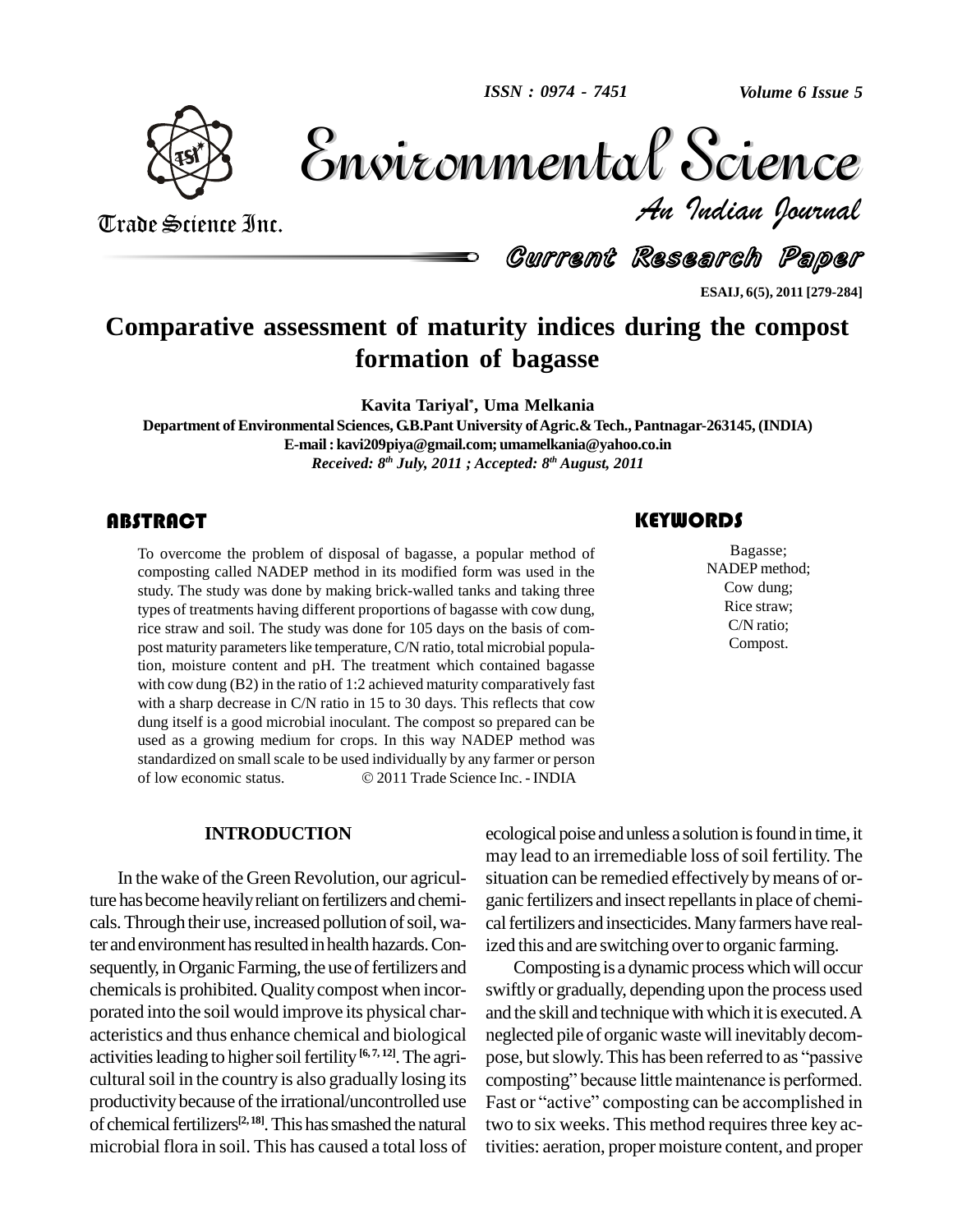carbon to nitrogen (C/N) ratio. The composting pro cessis currently viewed primarily as a waste manage ment method to alleviate organic waste, such as manure, yard trimmings, municipal biosolids, and organic urban wastes.The stabilized end-product(compost)is widely used as a soil amendment to perk up soil structure, provide plant nutrients, and assist the revegetation of disturbed or eroded soil.Composts can assist in agricultural crop production by improving soil physical properties, such as by lowering bulk density and in creasingwater holding capacity **[13]**.

Bagasse is a fibrous residue of Sugarcane stalks left over after the crushing and extraction of the juice. A sugar factory produces nearly 30% of bagasse out of its total crushing. Many research efforts have attempted to make use of bagasse as a renewable feedstock for power generation and forthe production of bio-based materials. This by-product is commonly burnt or used by the sugar factories as a fuel for the boilers. The low calorific value of bagasse makesthis a low efficiency process. Also, the sugar cane mill management encouncalorific value of bagasse makes this a low efficiency bagasse with<br>process. Also, the sugar cane mill management encoun-<br>ters problems vis-à-vis convention of "clean air" from experiment the Environmental Protection Agency, due to the eminence of the smoke released in the atmosphere. Presently 85% of bagasse production is burnt. Even so, the excess bagasse is deposited on empty fields altering the landscape which causes impairment to soil fertility and environment.Compostinga natural biological pro cess is the controlled decay of organic matter in a warm moist environment by action of bacteria, fungi and other organisms **[22]**.

of Bagasse by NADEP method under various condi-DEP method u<br>emical analysis<br>l nitrogen, C/N<br>ure); and to stud<br>on during comp<br>Science Bagasse is broken down slowly bythe indigenous microorganisms originally present in it, even with the entire environmental conditions maintained at an optimum level, because of the unfavorableC/N ratio and the high content of lignocellulose. Bagasse may be used in composting if it is first shredded, enriched with other substances.Direct incorporation ofrawagro-industrial waste into the soil may cause detrimental effects such as phytotoxicityand soil nitrogen immobilization.The main aim of this study was to study compost formation tions; Physico-chemical analysis of bagasse (total or ganic carbon, total nitrogen, C/N ratio, moisture content and temperature); and to study the change in total microbial population during composting.

**MATERIALSAND METHODS**

Bagassewas collected froma sugarmill(Kichcha, Udham Singh Nagar, India), cow dung and surface soil from University farm, and rice straw from dairy farm (Nagla, University farm). Bagasse and rice straw were chopped into lengths of about 3-6 cmbeforemixing.

A tailored method of making compost called NADEP method was used in thisstudy **[4, 8, 10]**. Forthis, four tanks of same size were prepared which were made up of bricks. The tanks were prepared in such a man ner that the free air spaces should be there. The tanks were set aside in a Polyhouse in theCollege of Basic Sciences and Humanities (at G.B. Pant University of Agriculture and Technology, Pantnagar, India). Apt shadow and aeration was maintained there. At the bottom of each tank a 2.5 cm layer of slurry (cow dung+soil+water) was spread as bedding material followed by bagasse with other materials. The layering of bagasse with other materials i.e. rice straw, cow dung or soil was done in an appropriate manner. For this, the experiment was divided into different treatments de pending on the different patterns of layering as shown in the TABLE. There were three treatments (B1, B2, and B3) and one control in the experiment. The total biomasstaken in each treatment was 5 kg.

| <b>TABLE 1: Treatment layout for composting</b> |  |
|-------------------------------------------------|--|
|-------------------------------------------------|--|

| <b>Treatments Symbol</b> |                       | Compositon                 | Ratio |
|--------------------------|-----------------------|----------------------------|-------|
|                          | B1                    | Bagasse+Cowdung+Soil       | 1:2:1 |
| 2                        | <b>B2</b>             | Bagasse+Cowdung            | 1:2   |
| 3                        | <b>B</b> <sub>3</sub> | Bagasse+Cowdung+Rice straw | 1:2:1 |
| Control                  |                       | Cowdung+Rice straw+Soil    | 1:2:1 |

Composite samples were taken at five symmetrical locations in each pile. The sampling of treatments and control was made weekly for temperature and moisture content.Total organic carbon, total nitrogen, total microbial population, and pH were analyzed at every 15 days.Moisture contentwas estimated bydrying the samples at 105 <sup>0</sup>C in an oven for 24 hrs **[3]**. The pH was determined on a water extract from compost using compost to water ratio of 1:5 by weight **[16]**. Temperature was recorded daily equally in the morning (9 A.M.) and evening (5 P.M.) at 10 cm depth in compost pile using thermometer specifically designed for measuring temperature and the data obtained are the means of

*Indian Journal*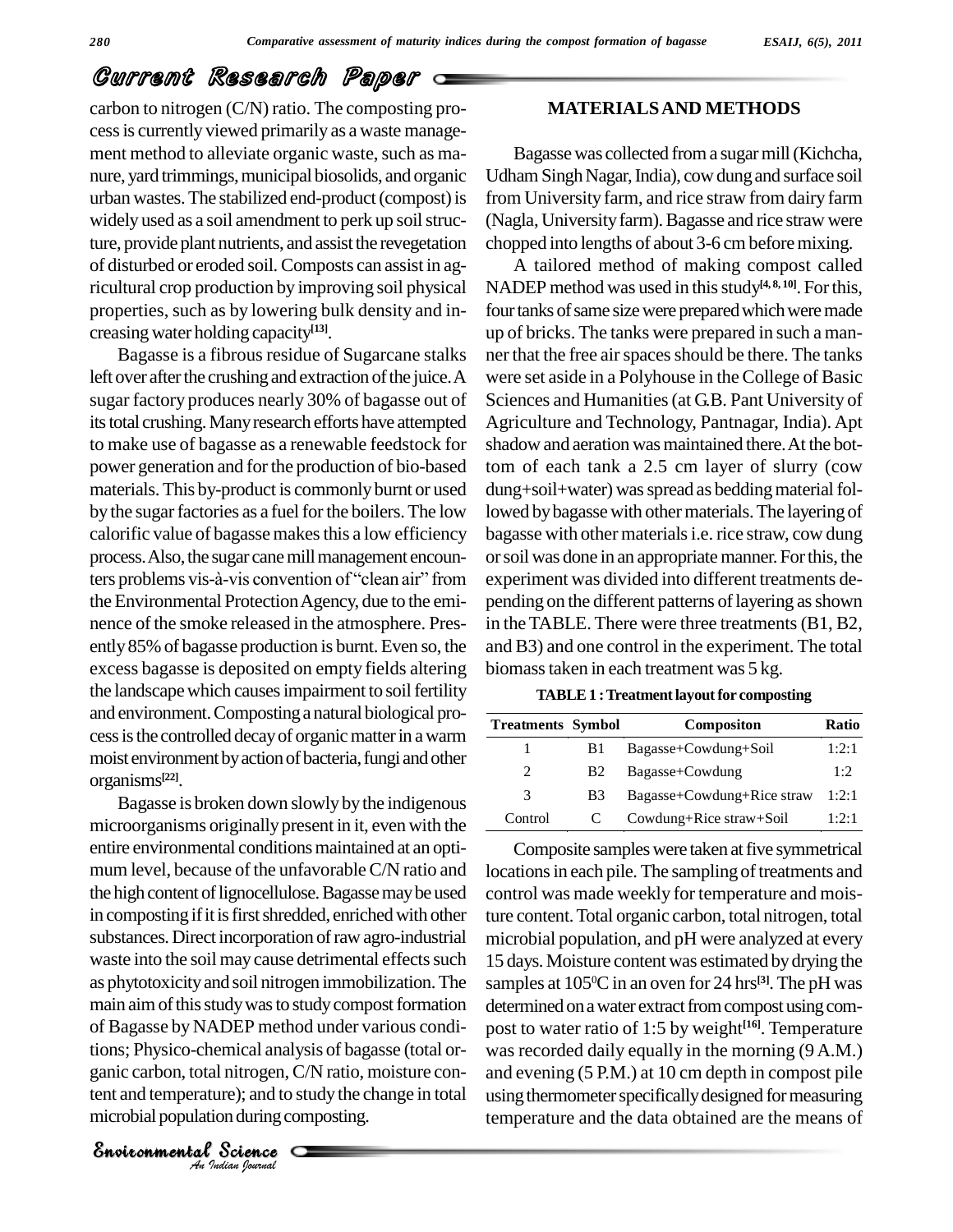both the values weekly. The organic matter (OM) content of compost sample was analyzed by weight loss on ignition at 430°C for 24 h. For this, sample was kept in bial group oven at 105<sup>°</sup>C for 48 hrs. After this, the dry weight of and sample was taken. Then sample was further kept in  $\frac{8}{3}$ muffle furnace at 430°C for 24 hrs. Then final dry weight was measured. Total organic carbon (TOC) was cal-<br>culated from organic matter<sup>[19]</sup> Total Nitrogen was esculated from organic matter<sup>[19]</sup>. Total Nitrogen was eswas measured. Total organic carbon (TOC) was calculated from organic matter<sup>[19]</sup>. Total Nitrogen was estimated by the 'Micro-kjeldahl' method<sup>[3]</sup>. The C/N ratio of the compost sample was determined by esti- $\frac{3}{2}$ mating the values of total organic carbon (TOC) and  $\frac{1}{1}$ total nitrogen and then dividing TOC by total nitrogen.

The total microbial population was estimated by Plate Count Method<sup>[24]</sup>. The media used in this experiment was Nutrient agar (Beef extract, 3.0 g; Peptone, 5.0 g;Agar, 20.0 g; distilled water, 1 litre [pH, 7.0]). The incubation temperatures were  $37^{\circ}$ C for mesophilic Figure growth and 65°C for thermophilic growth. The incubation time was 24 h for both types of microorganisms. All the experiments were conducted in triplicates and data were stored in Microsoft Excel.Completely ran domized design (CRD) with two or three factors was used. Data was statistically analyzed using programme Stpr2 and Stpr15.

### **RESULTSAND DISCUSSION**

### **Evaluation ofstability and maturity parameters**

### **Variation in pH**

Initially the pH waslow (acidic) in all treatments due to acidic nature of bagasse. But as the experiment proceeded, pH increased slowly and after that it be- ued to decrease at a snail's pace to ambient at 90 days. came neutral and then got stabilized (Figure 1). The reason behind this could be that in the early stages of the composting, organic acids were accumulated as a<br>by-product of the digestion of organic matter by bacte-<br>ria and fungi<sup>[14]</sup>. The resulting drop in pH encourages<br>the growth of fungi, which are active in the decomposi-<br> by-product of the digestion of organic matter by bacteria and fungi<sup>[14]</sup>. The resulting drop in pH encourages  $\frac{1}{2}$  30 <sup>-</sup> the growth of fungi, which are active in the decomposition of lignin and cellulose. Usually, the organic acids  $\ddot{F}$  10 breakdown further during the composting process, and  $\qquad \qquad$ the pH rises. This may be caused by two processes that occurred during the thermophilic phase: decomposition and volatilization of organic acids and release of ammonia bymicrobes astheybreak proteins and other organic nitrogen sources.Laterin the composting pro-

cess, the pH became neutral as the ammonia was either lost to the atmosphere or incorporated into new microbial growth. Finished compost had a pH between 6 and 8 **[17]**.



 $\rightarrow$   $-81$   $\rightarrow$   $-82$   $\rightarrow$   $-83$   $\rightarrow$  CONTROL **Figure 1 : Variation in pH of composting material over time**

# **Temperature fluctuation during the experiment**

Results show that there was a sudden increase in temperature (40 to 55<sup>o</sup>C) in 7 to 35 days and after then temperature started decreasing slowly and reached to about 28-29 <sup>0</sup>C after 105 days(Figure 2). Thissudden increase in temperature may be due to intense micro bial activity **[17]**.Temperature is an important parameter indicating the rate of composting process and compost maturity<sup>[11]</sup>. Temperature profiles for different treatments attained the optimal temperature for effective composting of 50-60 <sup>0</sup>C**[25]**. The thermophilic phase started in the vicinity of the beginning of the composting process. The temperature of all treatments decreased<br>speedily to <40<sup>o</sup>C between 50 to 60 days and contin-<br>ued to decrease at a snail's pace to ambient at 90 days. speedily to  $<$  40 $^{\rm o}$ C between 50 to 60 days and contin-



#### ※B1 = B2 > B3 # CONTROL

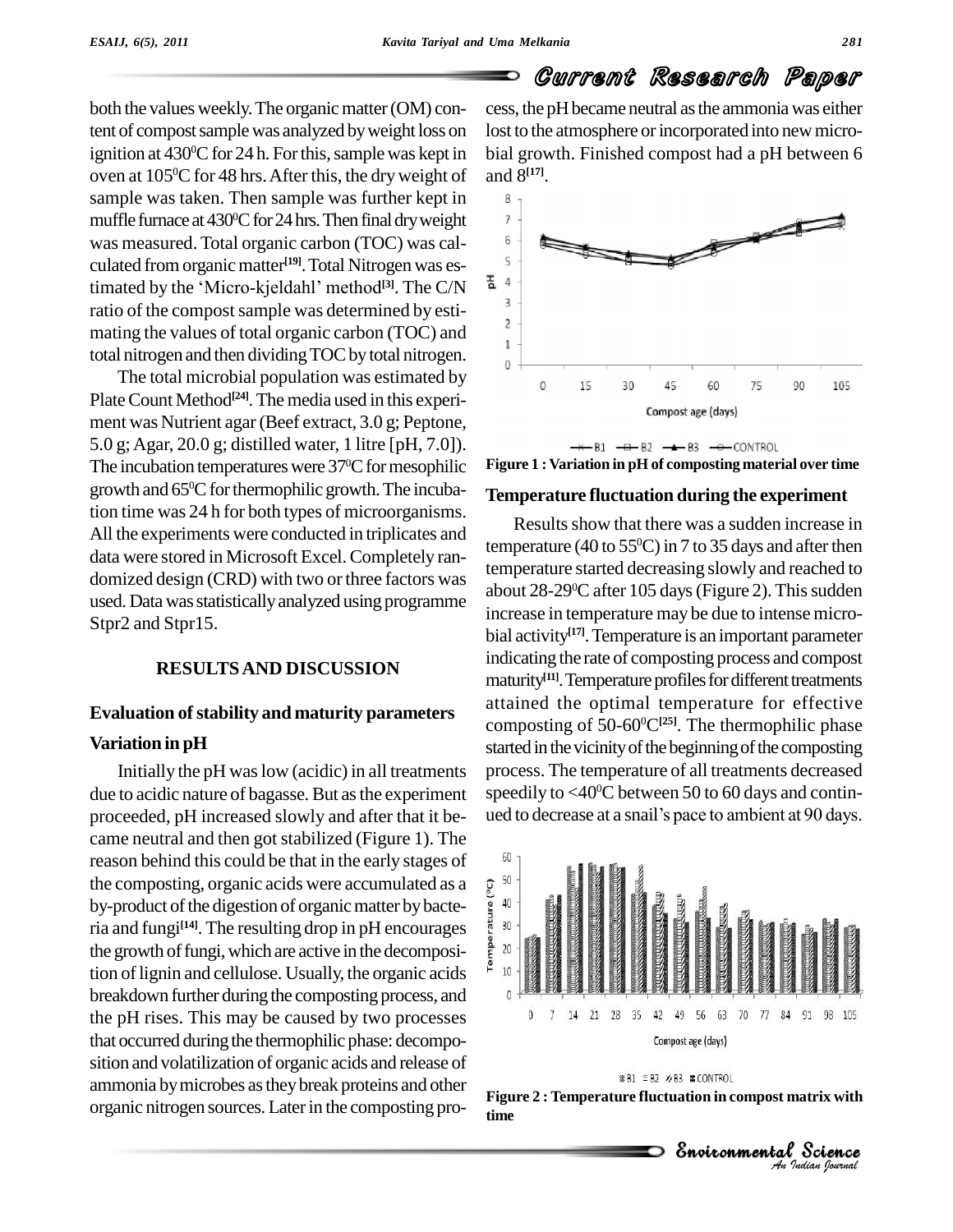No mixing and larger piles may have kept the temperature higher for a longer time.

### **Moisture content**

isture content<br>
isture content<br>
Moisture content plays a crucial role in the process<br>
omposting<sup>[15]</sup>. There was a little difference in the<br>
isture content between treatment B2<br>
isture content between treatment B2<br>
isture of composting<sup>[15]</sup>. There was a little difference in the  $\frac{6}{5}$  30 moisture content between treatment B2  $\frac{3}{8}$  20 (bagasse+cowdung) and control throughout the experi-<br> $\frac{2}{10}$ ment. But statistical analysis showed that at the end of the experiment, the moisture content of control was higher as compared to treatment B2 (Figure 3). Moisture content of all treatments at the outset was in the range of 65%, but as the composting process proceeded the moisture level decreased due to hasty microbial activity. To sustain it, water was strewn on samples to keep themmoist **[5]**.





#### **Total Organic carbon**

ments, cow dung was in low amount (by weight). Cow was in low amou<br>amount of micro-<br>thich degraded<br>oohydrate into C<br> $^{20}$ .<br>Science There was a variable decrease in organic carbon content of bagasse.The total organic carbon content of all treatments initially was >60%, but as the composting process proceeded, the total organic carbon content decreased. After sometime it became almost stable in the range of 27-30% (Figure 4). The lowest percentage of total cess proceeded, the total organic carbon content de- $\frac{5}{8}$   $\frac{1.2}{1}$ creased. After sometime it became almost stable in the range of 27-30% (Figure 4). The lowest percentage of  $\frac{2}{\pi}$   $_{0.6}^{\infty}$ total organic carbon in treatment B2 shows that it had  $\frac{3}{5}$   $\frac{1}{0.4}$ rapid composting and speedy decomposition of total organic carbon. This was may be due to mixing of more  $\qquad \qquad$  0 amount of cow dung to bagasse because in other treatdung offers plenty amount of microbes as compared to other treatments which degraded the sample very fast and split more carbohydrate into  $CO_2$ , thus carbon content get decreased **[20]**.



**Figure 4 : Variation in Total organic carbon of composting material over time**

#### **Total nitrogen**

In the process of composting, firstly the total nitrogen content was low depending on the constituents used. But asthe composting process proceeded, micro or ganisms may have degraded carbon much faster than nitrogen. Most of the nitrogen was recycled into new micro organisms. This resulted a boost in total nitrogen content<sup>[17]</sup>. Total nitrogen content of all treatments initially was about 1%, but after then, it increased all of a sudden from 30 to 45 days and after then it increased very slowly (Figure 5). Nearly 50% of the carbon was lost but lessthan 20% of the nitrogen **[16]**.At the end of the experiment, total nitrogen content in treatment B2 was highest. This was may be due to higher microbial population in more amount of cow dung, more nitrogen Figure 3 : Changes in moisture content in compost samples was ingliest. This was hiay be due to highe<br>over time population in more amount of cow dung, more<br>Total Organic carbon was recycled into the micro organism.





**Figure 5 :FluctuationsinTotal nitrogen of composting mate rial with time**

*Indian Journal*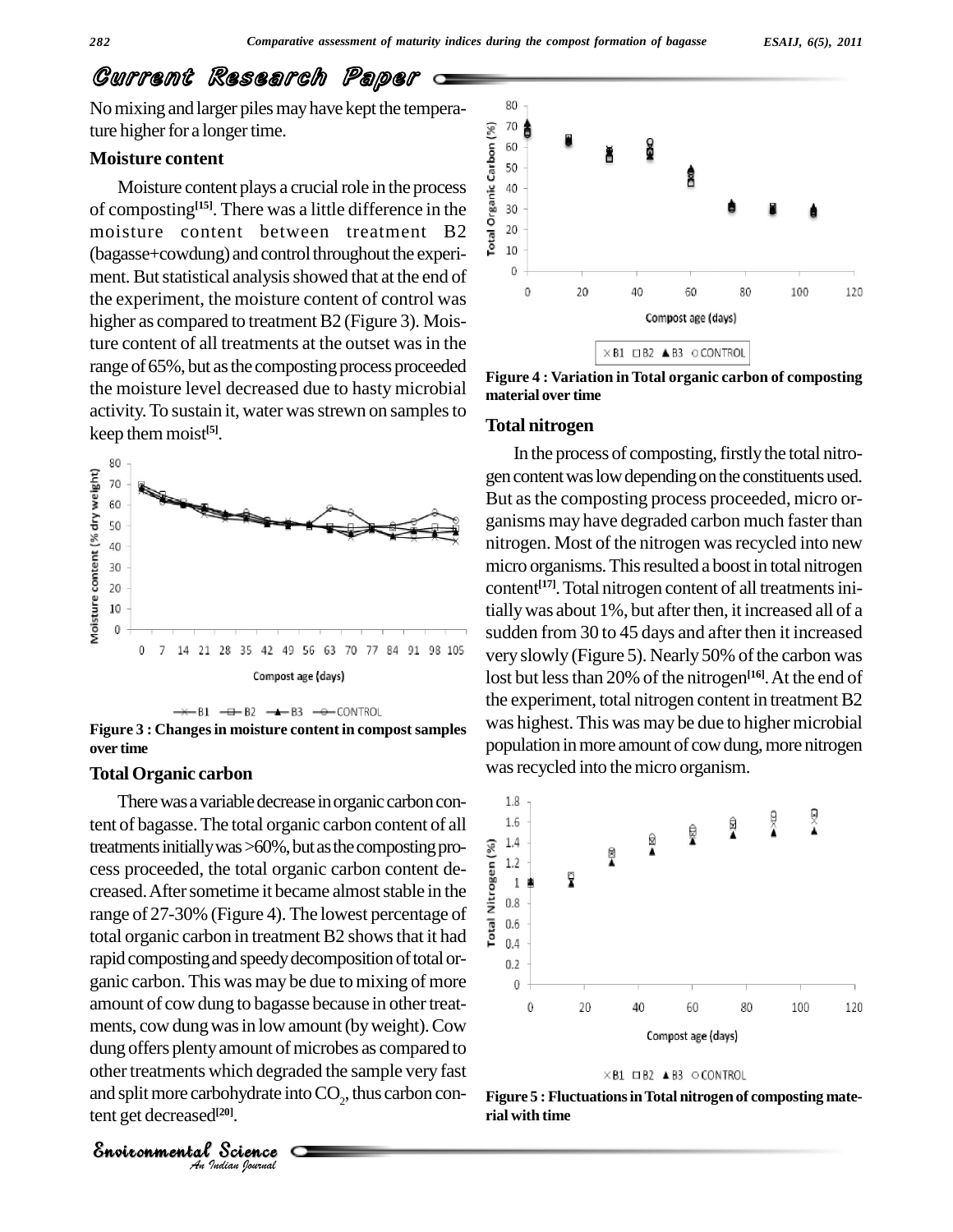### **Change in C/N ratio**

Asthere was a decrease in organic carbon day by day and an increase in total nitrogen, so the ratio of carbon and nitrogen (C/N ratio) decreased **[11, 23]**. High est C/N ratio was in the treatment B3 may be because of mixtures of two main substances (rice straw and bagasse) which had already a high C/N ratio<sup>[1]</sup>. C/N ratio croorga decreased sharply till 45 days due to high microbial activity.Itwasmost likelydue to greaterloss of carbon than nitrogen during composting **[16]**.After 45 days,C/ N ratio decreased slowly and at the end of the experi ment, treatment B2 had lowest C/N ratio (Figure 6). Although the relative differences in  $C/N$  ratios between all treatments was not so much distinct, but lowest C/N crobial biomass, high microbial activity and good proportion of substrates.







#### **Total microbial growth**

The growth of both the mesophilic and thermophilic  $\frac{8}{5}$   $\frac{2}{3}$   $\frac{6}{4}$  roorganisms at various stages of the composting microorganisms, at various stages of the composting  $\frac{3}{2}$ process, was determined. The growth of the mesophilic  $\frac{2}{9}$ microorganisms in the pile regularly increased with time and reached amaximal growth of approximately 10  $10^{11}$  CFU g<sup>-1</sup> after 30 days of composting. After that  $\pm$ this number declined forsome time and then became stable (Figure 7). Thermophilic microorganisms in pile grew rapidly, reaching CFU of approximately  $10^{11}$ - $10^{12}$  over ti CFU g -1 between 30 to 60 days of decomposition and then slowly declined to  $10^7$  CFU  $g^{-1}$  at the end of composting time (Figure 8). The growth rates of the mesophilic and thermophilic microorganisms in the treat-

ments were mostly parallel to each other but resulted in overall lower cell counts.In the end the lowest micro bial population was observed in treatment B2, which means, it may have decomposed faster than other treatments. During the decomposition, the temperature of the material was raised, which favors the growth of microorganisms during that particular stage of composting. The proliferation of the mesophilic and thermophilic microorganisms during composting is related to the mesophilic and thermophilic stages of the composting system. Microbial succession plays a key role in the composting process and in the appearance of certain microorganisms that reflect the quality of the maturing compost **[9, 21]**.











### **CONCLUSIONS**

 *Indian Journal* nposting<br>Science This investigation has revealed that the composting